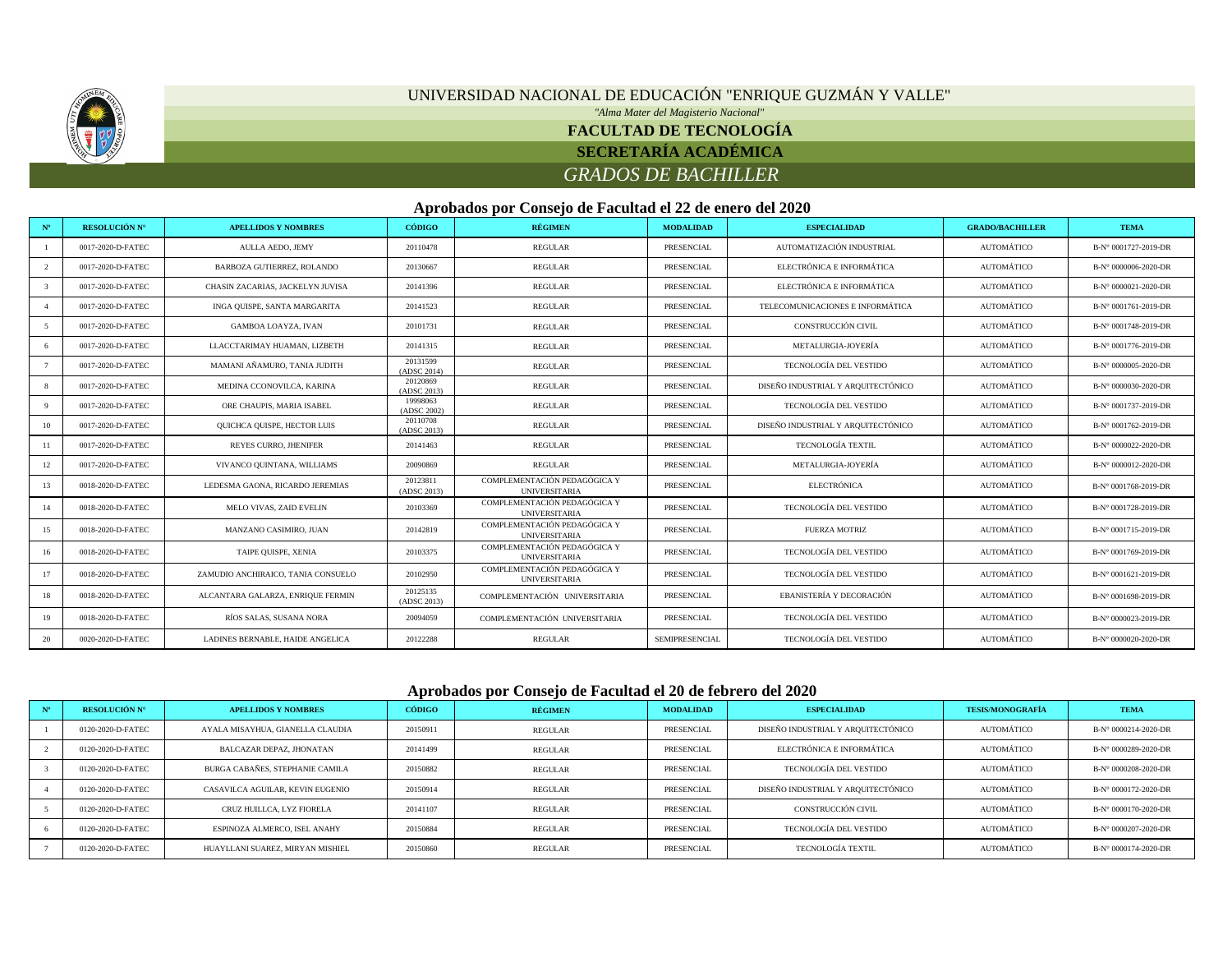|    | 0120-2020-D-FATEC | JORGE LIMA, RUTH ANGELICA         | 20150892                | <b>REGULAR</b>                                       | PRESENCIAL | TECNOLOGÍA DEL VESTIDO                                                           | AUTOMÁTICO | B-N° 0000171-2020-DR |
|----|-------------------|-----------------------------------|-------------------------|------------------------------------------------------|------------|----------------------------------------------------------------------------------|------------|----------------------|
| 9  | 0120-2020-D-FATEC | MEZA HUAUYA, ABIGAIL              | 20090575<br>(ADSC 2010) | <b>REGULAR</b>                                       | PRESENCIAL | TECNOLOGÍA DEL VESTIDO                                                           | AUTOMÁTICO | B-N° 0000206-2020-DR |
| 10 | 0120-2020-D-FATEC | PALOMINO QUINTANA, STEVEN SANDRO  | 20150975                | <b>REGULAR</b>                                       | PRESENCIAL | ELECTRÓNICA E INFORMÁTICA                                                        | AUTOMÁTICO | B-N° 0000288-2020-DR |
| 11 | 0120-2020-D-FATEC | PILLACA GONZALES, DAYBE           | 20150718                | <b>REGULAR</b>                                       | PRESENCIAL | AP: ARTES INDUSTRIALESAS: INDUSTRIA DE LA<br>CERÁMICA. ARTESANÍA Y MANUALIDADES  | AUTOMÁTICO | B-N° 0000117-2020-DR |
| 12 | 0120-2020-D-FATEC | QUISPE QUISPE, ESTEFANI           | 20150927                | <b>REGULAR</b>                                       | PRESENCIAL | DISEÑO INDUSTRIAL Y ARQUITECTÓNICO                                               | AUTOMÁTICO | B-N° 0000173-2020-DR |
| 13 | 0120-2020-D-FATEC | SANCHEZ ATAYPOMA. JOSE GABRIEL    | 20150807                | <b>REGULAR</b>                                       | PRESENCIAL | MECÁNICA DE PRODUCCIÓN                                                           | AUTOMÁTICO | B-N° 0000169-2020-DR |
| 14 | 0120-2020-D-FATEC | SAUÑE DAVALOS, JOHN STIVEN        | 20150845                | <b>REGULAR</b>                                       | PRESENCIAL | CONSTRUCCIÓN CIVIL                                                               | AUTOMÁTICO | B-N° 0000276-2020-DR |
| 15 | 0120-2020-D-FATEC | SOLORZANO QUINTO, JHON JOSELUIS   | 20120901                | <b>REGULAR</b>                                       | PRESENCIAL | ELECTRÓNICA E INFORMÁTICA                                                        | AUTOMÁTICO | B-N° 0000084-2020-DR |
| 16 | 0120-2020-D-FATEC | YUPANQUI CHERO, RAYSA JIMENA      | 20080977                | <b>REGULAR</b>                                       | PRESENCIAL | DISEÑO INDUSTRIAL Y ARQUITECTÓNICO                                               | AUTOMÁTICO | B-N° 0000052-2020-DR |
| 17 | 0121-2020-D-FATEC | CHOCAS VILLARRUEL, ISABEL GALINDA | 20131982                | <b>SEMIPRESENCIAL</b>                                | PRESENCIAL | AP: ARTES INDUSTRIALES AS: INDUSTRIA DE LA<br>CERÁMICA. ARTESANÍA Y MANUALIDADES | AUTOMÁTICO | B-N° 0000066-2020-DR |
| 18 | 0121-2020-D-FATEC | URBANO GALIANO, LUIS AUGUSTO      | 20131990                | <b>SEMIPRESENCIAL</b>                                | PRESENCIAL | FUERZA MOTRIZ                                                                    | AUTOMÁTICO | B-N° 0000083-2020-DR |
| 19 | 0121-2020-D-FATEC | SARAVIA LINARES, EMPERATRIZ       | 20141688                | <b>SEMIPRESENCIAL</b>                                | PRESENCIAL | AP: ARTES INDUSTRIALES AS: INDUSTRIA DE LA<br>CERÁMICA. ARTESANÍA Y MANUALIDADES | AUTOMÁTICO | B-N° 0000205-2020-DR |
| 20 | 0121-2020-D-FATEC | ZAMUDIO NAVA, LUIS MIGUEL         | 20131996                | <b>SEMIPRESENCIAL</b>                                | PRESENCIAL | <b>FUERZA MOTRIZ</b>                                                             | AUTOMÁTICO | B-N° 0000168-2020-DR |
| 21 | 0122-2020-D-FATEC | COLOMA MAMANI. JHON ALEXANDER     | 20152676                | COMPLEMENTACIÓN PEDAGÓGICA Y<br><b>UNIVERSITARIA</b> | PRESENCIAL | <b>FUERZA MOTRIZ</b>                                                             | AUTOMÁTICO | B-N° 0000051-2020-DR |
| 22 | 0122-2020-D-FATEC | <b>LAZO VICTO, MOISES</b>         | 20059736                | COMPLEMENTACIÓN PEDAGÓGICA Y<br><b>UNIVERSITARIA</b> | PRESENCIAL | MECÁNICA DE PRODUCCIÓN                                                           | AUTOMÁTICO | B-N° 0000085-2020-DR |
| 23 | 0122-2020-D-FATEC | LINARES GALLEGOS, MANUEL VIDAL    | 20142817                | COMPLEMENTACIÓN PEDAGÓGICA Y<br><b>UNIVERSITARIA</b> | PRESENCIAL | <b>FUERZA MOTRIZ</b>                                                             | AUTOMÁTICO | B-N° 0000048-2020-DR |

# **Aprobados en Consejo de Facultad el 13 de marzo del 2020**

| $N^{o}$      | <b>RESOLUCIÓN Nº</b> | <b>APELLIDOS Y NOMBRES</b>                 | CÓDIGO                | <b>RÉGIMEN</b>                                       | <b>MODALIDAD</b> | <b>ESPECIALIDAD</b>                                                                | <b>TESIS/MONOGRAFÍA</b> | <b>TEMA</b>          |
|--------------|----------------------|--------------------------------------------|-----------------------|------------------------------------------------------|------------------|------------------------------------------------------------------------------------|-------------------------|----------------------|
|              | 0194-2020-D-FATEC    | MARQUEZ ROJAS, MARÍA ELENA                 | 20104164              | COMPLEMENTACIÓN PEDAGÓGICA Y<br><b>UNIVERSITARIA</b> | PRESENCIAL       | TECNOLOGÍA DEL VESTIDO                                                             | AUTOMÁTICO              | B-N° 0000366-2020-DR |
|              | 0194-2020-D-FATEC    | CHAVEZ ALARCON, JORGE                      | 20152908              | COMPLEMENTACIÓN PEDAGÓGICA Y<br><b>UNIVERSITARIA</b> | PRESENCIAL       | <b>ELECTRÓNICA</b>                                                                 | AUTOMÁTICO              | B-N° 0000369-2020-DR |
| $\mathbf{3}$ | 0199-2020-D-FATEC    | ATAULLUCO SIHUINCHO ALLISSON LIZETH        | 20150910              | <b>REGULAR</b>                                       | PRESENCIAL       | DISEÑO INDUSTRIAL Y AROUITECTÓNICO                                                 | AUTOMÁTICO              | B-N° 0000341-2020-DR |
|              | 0199-2020-D-FATEC    | <b>BALBOA CABEZAS, REBECA</b>              | 20141382              | <b>REGULAR</b>                                       | PRESENCIAL       | AUTOMATIZACIÓN INDUSTRIAL                                                          | AUTOMÁTICO              | B-N° 0000285-2020-DR |
| $\sim$       | 0199-2020-D-FATEC    | <b>BARRENA CIEZA, NELVER</b>               | 20141342<br>Ads.2015  | <b>REGULAR</b>                                       | PRESENCIAL       | CONSTRUCCIÓN CIVIL                                                                 | AUTOMÁTICO              | B-N° 0000294-2020-DR |
| -6           | 0199-2020-D-FATEC    | BAUTISTA PALOMINO, ROLY                    | 20131253              | <b>REGULAR</b>                                       | PRESENCIAL       | CONSTRUCCIÓN CIVIL                                                                 | AUTOMÁTICO              | B-N° 0000384-2020-DR |
|              | 0199-2020-D-FATEC    | CASO ROJAS, SADITH NOELIA                  | 20150854              | <b>REGULAR</b>                                       | PRESENCIAL       | <b>TECNOLOGÍA TEXTIL</b>                                                           | AUTOMÁTICO              | B-N° 0000475-2020-DR |
|              | 0199-2020-D-FATEC    | CHAFLOQUE VILCA, ANDERSON RICHARD          | 20150747              | <b>REGULAR</b>                                       | PRESENCIAL       | <b>FUERZA MOTRIZ</b>                                                               | AUTOMÁTICO              | B-N° 0000473-2020-DR |
| $\mathbf Q$  | 0199-2020-D-FATEC    | CHAVEZ RIVERA, WINONA YANETH               | 20141455              | <b>REGULAR</b>                                       | PRESENCIAL       | CONSTRUCCIÓN CIVIL                                                                 | AUTOMÁTICO              | B-N° 0000295-2020-D  |
| 10           | 0199-2020-D-FATEC    | CHAVEZ TINCOPA, NANCY                      | 20090801<br>Ads.2015  | <b>REGULAR</b>                                       | PRESENCIAL       | A.P. ARTES INDUSTRIALES A.S. INDUSTRIA DE LA<br>CERAMICA, ARTESANIA Y MANUALIDADES | <b>AUTOMÁTICO</b>       | B-N° 0000422-2020-DR |
| 11           | 0199-2020-D-FATEC    | CRUZADO OBREGON, JOSE MANUEL               | 20150988              | <b>REGULAR</b>                                       | PRESENCIAL       | TELECOMUNICACIONES E INFORMÁTICA                                                   | AUTOMÁTICO              | B-N° 0000474-2020-DR |
| 12           | 0199-2020-D-FATEC    | DAGA VILLEGAS, PATRICIA SUSYBEL            | 20062043              | <b>REGULAR</b>                                       | PRESENCIAL       | DISEÑO INDUSTRIAL Y ARQUITECTÓNICO                                                 | AUTOMÁTICO              | B-N° 0000278-2020-DR |
| 13           | 0199-2020-D-FATEC    | <b>ENCISO BARRIENTOS, LIDER</b>            | 20121746              | <b>REGULAR</b>                                       | PRESENCIAL       | MECÁNICA DE PRODUCCIÓN                                                             | AUTOMÁTICO              | B-N° 0000508-2020-DR |
| 14           | 0199-2020-D-FATEC    | ESPINOZA MENDOZA, JOSE LUIS                | 20150750              | <b>REGULAR</b>                                       | PRESENCIAL       | <b>FUERZA MOTRIZ</b>                                                               | <b>AUTOMÁTICO</b>       | B-N° 0000478-2020-DR |
| 15           | 0199-2020-D-FATEC    | ESPINOZA OYOLA, ADONIS JEFFERSON CHRISTIAN | 20120753<br>Ads. 2013 | <b>REGULAR</b>                                       | PRESENCIAL       | <b>FUERZA MOTRIZ</b>                                                               | AUTOMÁTICO              | B-N° 0000221-2020-DR |
| 16           | 0199-2020-D-FATEC    | FELICIANO ANCHIVILCA, EYMI DANIELA         | 20150885              | <b>REGULAR</b>                                       | PRESENCIAL       | TECNOLOGÍA DEL VESTIDO                                                             | AUTOMÁTICO              | B-N° 0000277-2020-DR |
| 17           | 0199-2020-D-FATEC    | FERNANDEZ PEREZ, KAREN JHILEYNI            | 20141336<br>Ads. 2015 | <b>REGULAR</b>                                       | PRESENCIAL       | TECNOLOGÍA DEL VESTIDO                                                             | AUTOMÁTICO              | B-N° 0000273-2020-DR |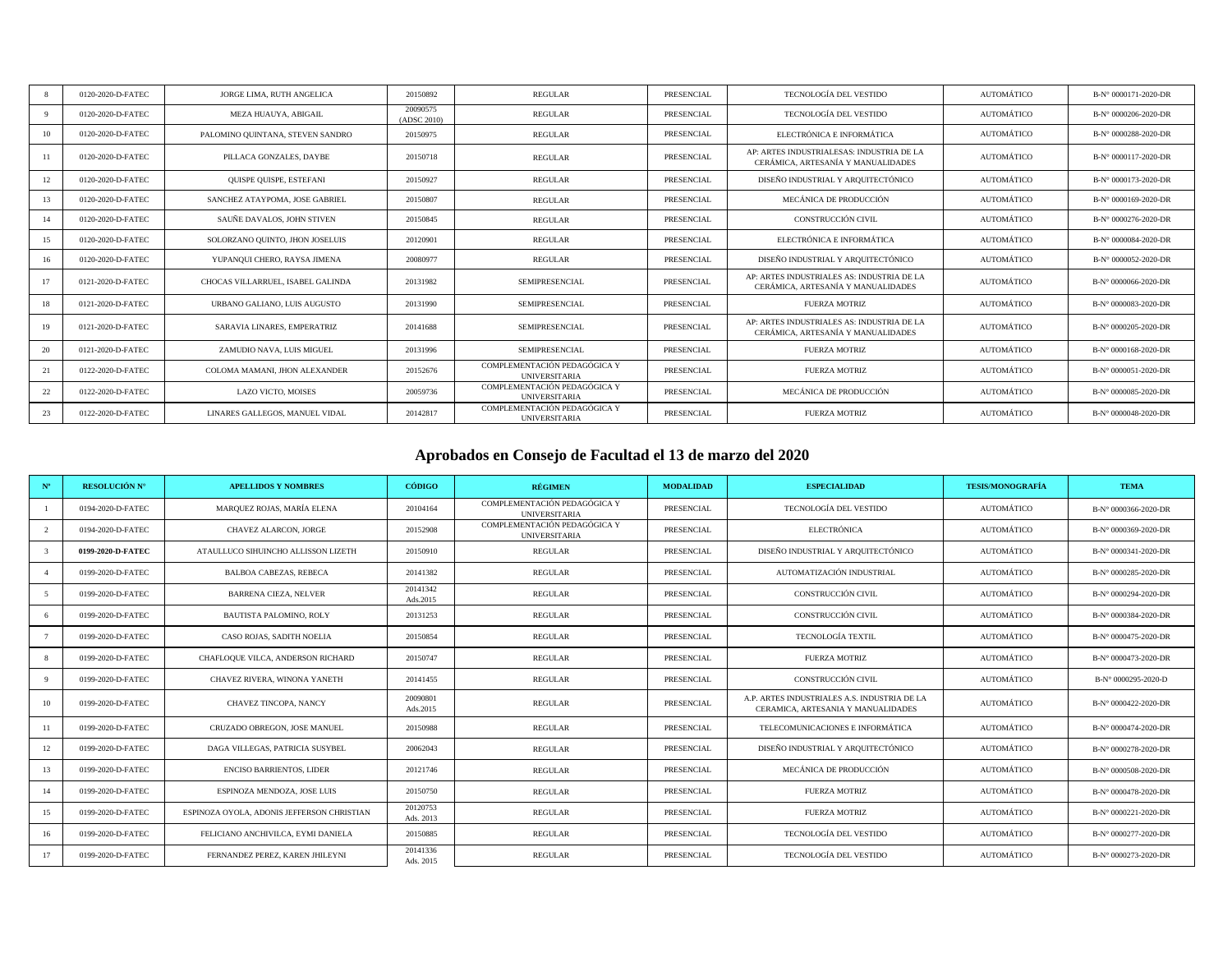| 18 | 0199-2020-D-FATEC | FLORES CABANILLAS, MANUEL JESÚS       | 20150966              | <b>REGULAR</b> | PRESENCIAL | ELECTRÓNICA E INFORMÁTICA          | AUTOMÁTICO | B-N° 0000476-2020-DR |
|----|-------------------|---------------------------------------|-----------------------|----------------|------------|------------------------------------|------------|----------------------|
| 19 | 0199-2020-D-FATEC | <b>GARAMENDI LEVA DANIEL</b>          | 20150968              | <b>REGULAR</b> | PRESENCIAL | ELECTRÓNICA E INFORMÁTICA          | AUTOMÁTICO | B-N° 0000340-2020-DR |
| 20 | 0199-2020-D-FATEC | GOMEZ PACHECO, ROCIO MONICA           | 20150886              | <b>REGULAR</b> | PRESENCIAL | TECNOLOGÍA DEL VESTIDO             | AUTOMÁTICO | B-N° 0000368-2020-DR |
| 21 | 0199-2020-D-FATEC | GUISADO FARFAN, PETER KEVIN           | 20080981<br>Ads. 2013 | <b>REGULAR</b> | PRESENCIAL | AUTOMATIZACIÓN INDUSTRIAL          | AUTOMÁTICO | B-N° 0000286-2020-DR |
| 22 | 0199-2020-D-FATEC | GUTIERREZ HUAMAN, CHRISTIAN           | 20121619              | REGULAR        | PRESENCIAL | TELECOMUNICACIONES E INFORMÁTICA   | AUTOMÁTICO | B-N° 0000383-2020-DR |
| 23 | 0199-2020-D-FATEC | HUAMAN HUAMAN, YANET AMELIA           | 20150888              | REGULAR        | PRESENCIAL | TECNOLOGÍA DEL VESTIDO             | AUTOMÁTICO | B-N° 0000421-2020-DR |
| 24 | 0199-2020-D-FATEC | HUAMAN MAQUI, FABIOLA SANDY           | 20150918              | <b>REGULAR</b> | PRESENCIAL | DISEÑO INDUSTRIAL Y ARQUITECTÓNICO | AUTOMÁTICO | B-N° 0000477-2020-DR |
| 25 | 0199-2020-D-FATEC | HUAMANI CANCHARI, FIORELLA SELENE     | 20150889              | <b>REGULAR</b> | PRESENCIAL | TECNOLOGÍA DEL VESTIDO             | AUTOMÁTICO | B-N° 0000281-2020-DR |
| 26 | 0199-2020-D-FATEC | HUANCA GUTIERREZ, ALINDOR             | 20150818              | <b>REGULAR</b> | PRESENCIAL | EBANISTERÍA Y DECORACIÓN           | AUTOMÁTICO | B-N° 0000274-2020-DR |
| 27 | 0199-2020-D-FATEC | HUAPAYA GUTIERREZ, ANITA ESTEFANIA    | 20025035<br>Ads. 2005 | REGULAR        | PRESENCIAL | CONSTRUCCIÓN CIVIL                 | AUTOMÁTICO | B-N° 0000293-2020-DR |
| 28 | 0199-2020-D-FATEC | LAURENTE LLIUYACC, JULIO KENEDY       | 20150920              | <b>REGULAR</b> | PRESENCIAL | DISEÑO INDUSTRIAL Y ARQUITECTÓNICO | AUTOMÁTICO | B-N° 0000472-2020-DR |
| 29 | 0199-2020-D-FATEC | LOPEZ MANYA, RAQUEL NORMA             | 20055174              | <b>REGULAR</b> | PRESENCIAL | MECÁNICA DE PRODUCCIÓN             | AUTOMÁTICO | B-N° 0000303-2020-DR |
| 30 | 0199-2020-D-FATEC | MAMANI FLORES, ANTHONY GROYER         | 20151000              | <b>REGULAR</b> | PRESENCIAL | TELECOMUNICACIONES E INFORMÁTICA   | AUTOMÁTICO | B-N° 0000280-2020-DR |
| 31 | 0199-2020-D-FATEC | MONTERO DIAZ, KATHERINE CINDY         | 20150897              | REGULAR        | PRESENCIAL | TECNOLOGÍA DEL VESTIDO             | AUTOMÁTICO | B-N° 0000423-2020-DR |
| 32 | 0199-2020-D-FATEC | MORALES ALCANTARA, LITMANEN JEAN PAUL | 20151004              | REGULAR        | PRESENCIAL | TELECOMUNICACIONES E INFORMÁTICA   | AUTOMÁTICO | B-N° 0000282-2020-DR |
| 33 | 0199-2020-D-FATEC | NUÑEZ FELIPE, MARIO                   | 20141412<br>Ads. 2015 | <b>REGULAR</b> | PRESENCIAL | TELECOMUNICACIONES E INFORMÁTICA   | AUTOMÁTICO | B-N° 0000279-2020-DR |
| 34 | 0199-2020-D-FATEC | PETSA IMPI, SAAN JENNER               | 20101034<br>Ads. 2014 | <b>REGULAR</b> | PRESENCIAL | <b>ELECTRICIDAD</b>                | AUTOMÁTICO | B-N° 0000284-2020-DR |
| 35 | 0199-2020-D-FATEC | PIJUSHKUN WEJIN, HENRR                | 20090828              | REGULAR        | PRESENCIAL | <b>ELECTRICIDAD</b>                | AUTOMÁTICO | B-N° 0000491-2020-DR |
| 36 | 0199-2020-D-FATEC | PINEDA OVALLE FRANCIS                 | 20150976              | REGULAR        | PRESENCIAL | ELECTRÓNICA E INFORMÁTICA          | AUTOMÁTICO | B-N° 0000342-2020-DR |
| 37 | 0199-2020-D-FATEC | QUISPE CCOPA, DAVID ESTEBAN           | 20150950              | <b>REGULAR</b> | PRESENCIAL | AUTOMATIZACIÓN INDUSTRIAL          | AUTOMÁTICO | B-N° 0000275-2020-DR |
| 38 | 0199-2020-D-FATEC | QUISPE SERPA, ISABEL                  | 20151008              | <b>REGULAR</b> | PRESENCIAL | TELECOMUNICACIONES E INFORMÁTICA   | AUTOMÁTICO | B-N° 0000283-2020-DR |
| 39 | 0199-2020-D-FATEC | RIVERA MALHUAYZA, GABRIELA            | 20151009              | <b>REGULAR</b> | PRESENCIAL | TELECOMUNICACIONES E INFORMÁTICA   | AUTOMÁTICO | B-N° 0000287-2020-DR |
| 40 | 0199-2020-D-FATEC | RODRIGUEZ CASTRO, JOSE LUIS           | 20110789              | REGULAR        | PRESENCIAL | TELECOMUNICACIONES E INFORMÁTICA   | AUTOMÁTICO | B-N° 0000272-2020-DR |
| 41 | 0199-2020-D-FATEC | RUIZ VARGAS, ZAHORY YANELLA           | 20150904              | <b>REGULAR</b> | PRESENCIAL | <b>TECNOLOGÍA DEL VESTIDO</b>      | AUTOMÁTICO | B-N° 0000479-2020-DR |
| 42 | 0199-2020-D-FATEC | SANCHEZ CANDIOTTI, WILBER             | 20015208              | <b>REGULAR</b> | PRESENCIAL | <b>ELECTRÓNICA</b>                 | AUTOMÁTICO | B-N° 0000220-2020-DR |
| 43 | 0199-2020-D-FATEC | SOTO IGUIA, ANGELICA VENTURA          | 20150954              | REGULAR        | PRESENCIAL | AUTOMATIZACIÓN INDUSTRIAL          | AUTOMÁTICO | B-N° 0000367-2020-DR |
| 44 | 0199-2020-D-FATEC | VASQUEZ URETA, JHONSON EFER           | 20130736              | REGULAR        | PRESENCIAL | ELECTRÓNICA E INFORMÁTICA          | AUTOMÁTICO | B-N° 0000480-2020-DR |

# **Aprobados por Consejo de Facultad el 27 de julio del 2020**

| RESOLUCIÓN Nº     | <b>APELLIDOS Y NOMBRES</b>     | <b>CÓDIGO</b> | RÉGIMEN               | <b>MODALIDAD</b> | <b>ESPECIALIDAD</b>              | <b>GRADO/BACHILLER</b> | <b>N° INFORME DE REGISTRO</b> |  |
|-------------------|--------------------------------|---------------|-----------------------|------------------|----------------------------------|------------------------|-------------------------------|--|
| 0341-2020-D-FATEC | ECHAIZ GUEVARA, GONZALO ELIAS  | 20055343      | <b>SEMIPRESENCIAL</b> | PRESENCIAL       | TELECOMUNICACIONES E INFORMÁTICA | AUTOMÁTICO             | B-N° 0000614-2020-DR          |  |
| 0341-2020-D-FATEC | PALACIOS CONDE.ANA MARIA       | 20132012      | <b>SEMIPRESENCIAL</b> | PRESENCIAL       | TECNOLOGIA DEL VESTIDO           | AUTOMÁTICO             | B-N° 0000583-2020-DR          |  |
| 0338-2020-D-FATEC | AMPUERO CHIPANA, LUZ LILIAN    | 20150983      | REGULAR               | PRESENCIAL       | TELECOMUNICACIONES E INFORMÁTICA | AUTOMÁTICO             | B-N° 0000545-2020-DR          |  |
| 0338-2020-D-FATEC | ESCALANTE AREVALO. JULIO CESAR | 20150989      | <b>REGULAR</b>        | PRESENCIAL       | TECNOLOGIA DEL VESTIDO           | AUTOMÁTICO             | B-N° 0000613-2020-DR          |  |
| 0338-2020-D-FATEC | MAITA TOVAR. MIRIAM ROSARIO    | 20150787      | <b>REGULAR</b>        | PRESENCIAL       | A.P.METALURGIA - A.S.JOYERÍA     | AUTOMÁTICO             | B-N° 0000616-2020-DR          |  |
| 0338-2020-D-FATEC | MALLMA OSORES. VINCEND DEILSON | 20150801      | <b>REGULAR</b>        | PRESENCIAL       | MECANICA DE PRODUCCIÓN           | AUTOMÁTICO             | B-N° 0000543-2020-DR          |  |
| 0338-2020-D-FATEC | MOLINA GOMEZ, ENZO LEONEL      | 20141295      | <b>REGULAR</b>        | PRESENCIAL       | ELECTRICIDAD                     | AUTOMÁTICO             | B-N° 0000544-2020-DR          |  |
| 0338-2020-D-FATEC | NAVARRO MORALES, EDWIN         | 20121566      | REGULAR               | PRESENCIAL       | A.P.METALURGIA - A.S.JOYERÍA     | AUTOMÁTICO             | B-N° 0000565-2020-DR          |  |